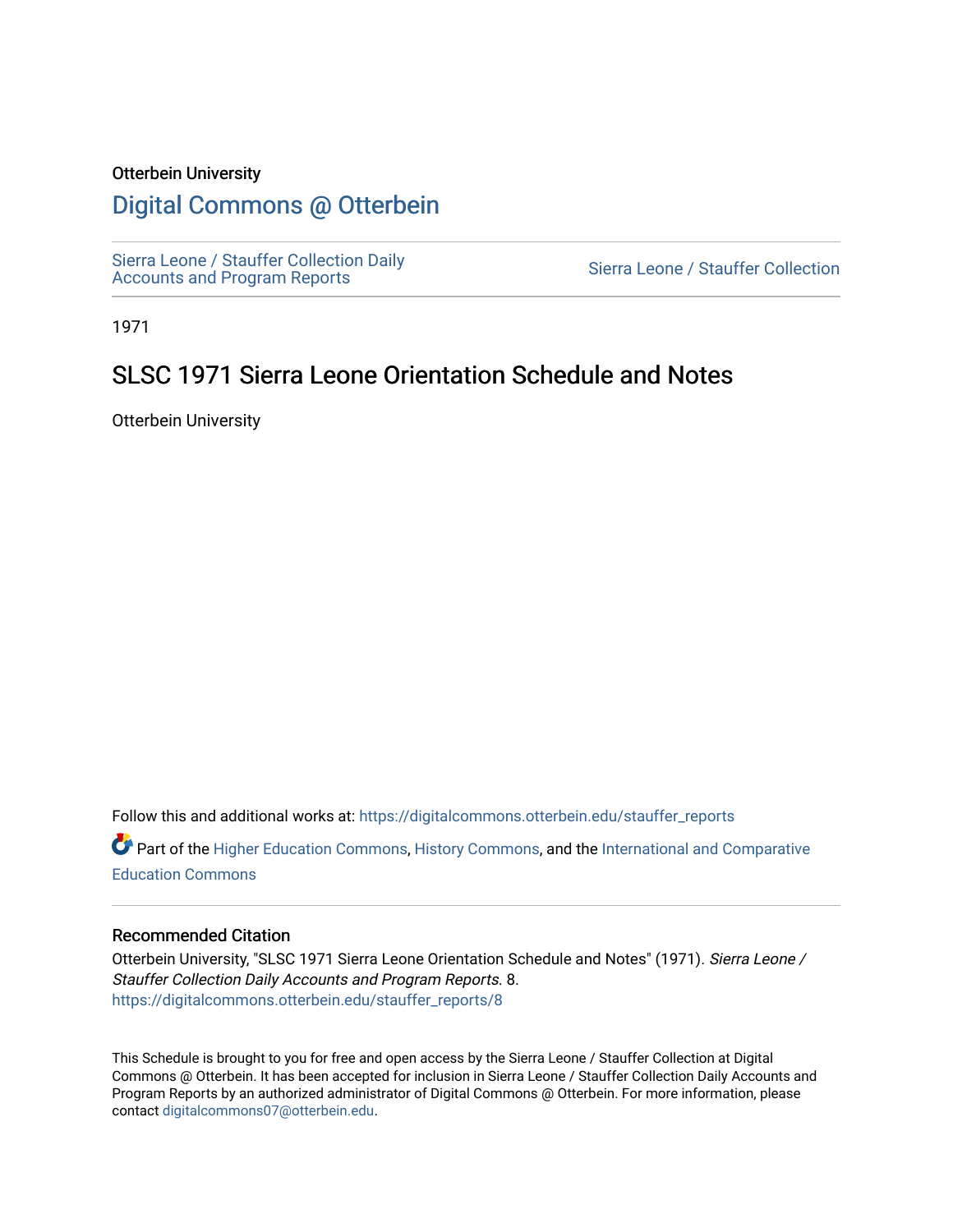### ORIENTATION - OTTERBEIN COLLEGE

 $\sqrt{2}$ 

JANUARY 1 - 9, 1971

| Friday January 1.             |     |      |      | Arrival at Lungi Airport - 22.00 hrs.<br>Met by Rev. T.S. Bangura and M.A. Bailor                                                     |
|-------------------------------|-----|------|------|---------------------------------------------------------------------------------------------------------------------------------------|
| Saturday<br>$^{\prime\prime}$ | 2.  |      |      | $F_e$ B. $C_e$ - Full day free.                                                                                                       |
| Sunday                        | 3.5 |      |      | 9.30 a.m. - Worship at King Memorial Church<br>Regent Road.                                                                           |
| Monday                        |     |      |      | Albert Academy $-9 - 12.00$                                                                                                           |
|                               |     |      | (1)  | Seminar - Education in Sierra Leone<br>Max A. Bailor, Principal,<br>Albert Academy.                                                   |
|                               |     |      | (2)  | Educational Administration - United Methodist<br>Church. - A.M. Bailor, Education Secretary<br>$U_{\bullet}$ M. Church. $W_{\bullet}$ |
| Tuesday                       |     | 6:30 |      | Afternoon - Free, miss Vivian Olson + ann<br>Citon<br>8.30 a.m. Albert Academy                                                        |
|                               |     |      |      | 9.00 Assembly                                                                                                                         |
|                               |     |      |      | 9.30 - 12.30 Visit selected Primary Schools<br>in Freetown.                                                                           |
|                               |     |      |      | 10.00 a.m. - Courtesy call to Ministry of<br>Education Officials.<br>$\overline{\phantom{a}}$                                         |
|                               |     |      |      | 4.00 p.m. - Performance - Sierra Leone<br>Dance Troupe - Hastings.                                                                    |
| Wednesday <sup>"</sup>        | 6   |      |      | Albert Academy                                                                                                                        |
| House of Reps.                |     |      |      | 9.30 - 10.30 Seminar - U.M. Church in<br>Sierra Leone - T.S. Bangura                                                                  |
|                               |     |      |      | 11.00 a.m. - Travel to Milton Margai Teachers<br>College, Goderich. Only Sec., Zeventure                                              |
|                               |     |      |      | Pim adams college, Goderich<br># Earl's 1.00 p.m. - Official Lunch<br>College                                                         |
|                               |     |      |      | Castport 10.00 a.m. - Director to visit Permanent<br>Secretary, Ministry of Education.                                                |
| Thursday                      |     |      |      | 9.00 - 12.30 Visit Selected Secondary Schools<br>in Freetown. -                                                                       |
|                               |     |      | 2:30 | Aftermoon free<br>Bust frack - Shirty + & colled at CUB minim                                                                         |
| Friday                        | 8   |      |      | $8.30 - 9.30$ Albert Academy<br>Seminar - Sierra Leone History -<br>Ada Bailor (mm. mars)                                             |
|                               |     |      |      | 9.30 -12.30 Historical sightseeing tour of<br>Freetown.                                                                               |
|                               |     |      |      | Afternoon free - Shopping.                                                                                                            |
| Saturday                      |     |      |      | 7:00 - Dinner acadamy<br>8.30 a.m. - Depart for Njala and Moyamba.                                                                    |
| SIERRA LEONE.                 |     |      |      | WE WISH YOU A HAPPY AND PROSPEROUS NEW YEAR AND A PLEASANT STAY IN                                                                    |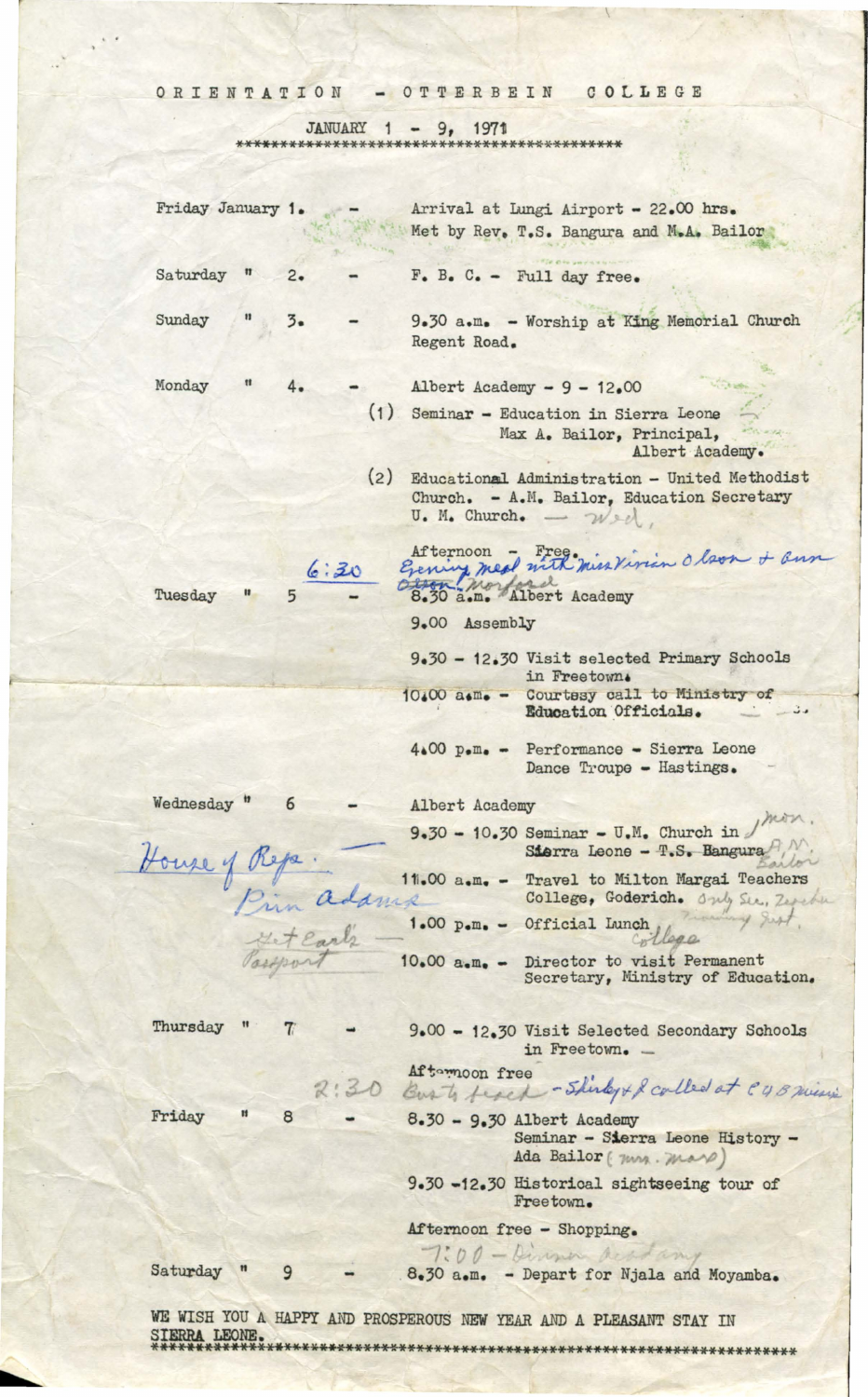Dr. Renner-V. C c - Cathedral House 3268 HCC Ed. Office  $2385$ Ev. U. Br. Churchminen 236/ (Enthedra) Payonage 2 2362 Ed. office - 2359 SLD Book Slup am and.  $4 - \nu$  of off dovy til 2 Bt he 源